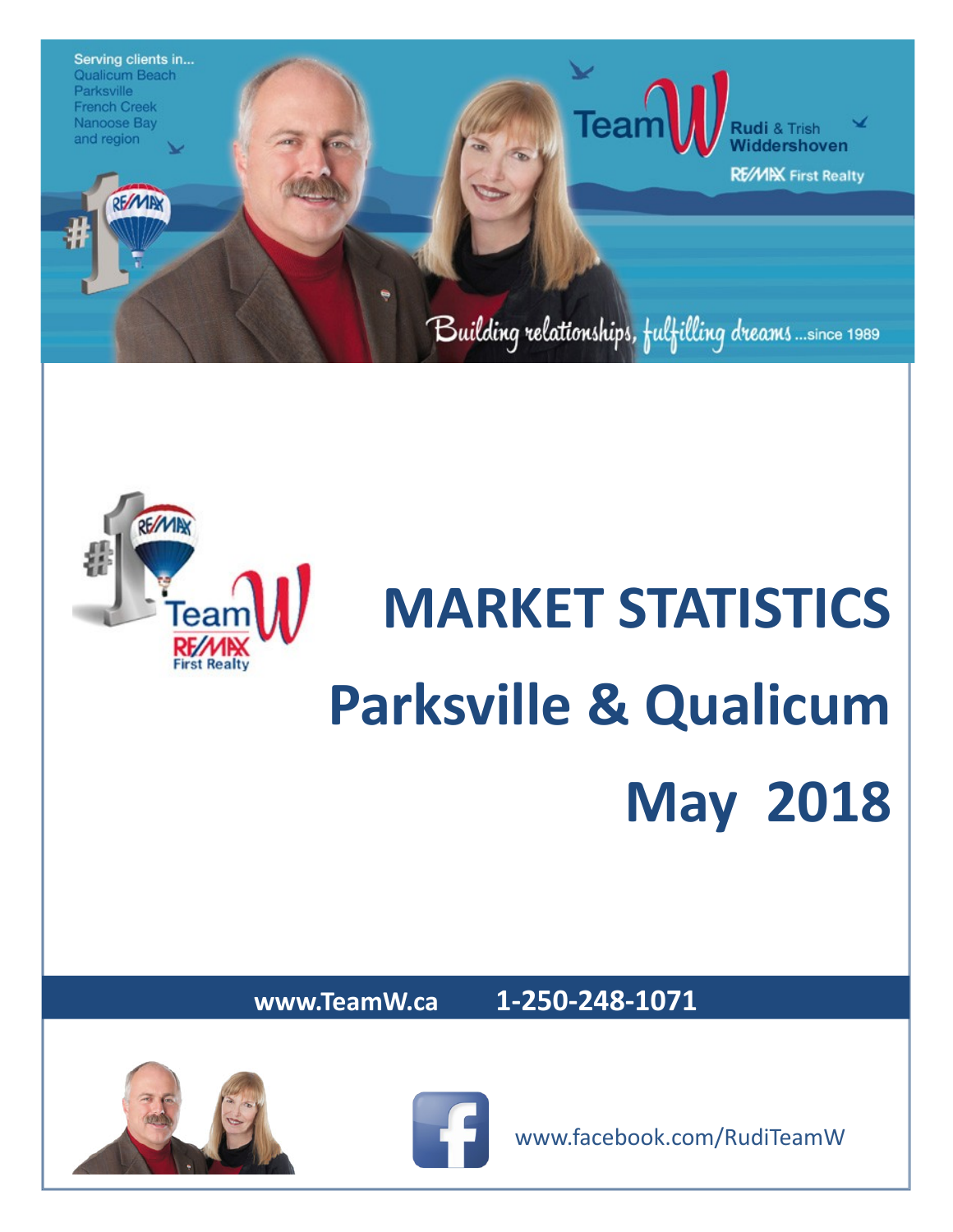#### **May Market Conditions**

The 1<sup>st</sup> five months of the year have already come and gone, where did it go? The latest statistics for real estate activity in the greater Parksville Qualicum Beach is out as is the Second Quarter Housing Forecast by BCREA (British Columbia Real Estate Association).

The month of May, keep in mind only 1 month, resulted in a crease in sales of 37% in comparison to May 2017. When we look at the  $1<sup>st</sup> 5$  months of the year there has been a 21% decrease in the number of sales of Single Family Homes. Interesting enough the change in volume of sales varies throughout the region: Qualicum Beach +3%, French Creek -30%, Parksville -30.5, Nanoose Bay  $-17\%$ .

With regards to average sale prices for May was up by 11% in comparison to May 2017. The average sale price for Single Family Homes for the  $1<sup>st</sup>$  five months of the year are up 19% versus the same time frame in 2017. Across the region average sale prices are up though this percentage does vary from 12 to 34%, overall average sale price was \$623,677. The number of active listings at the end of May is up 20% in comparison to end of May 2017.

The 2nd Quarter Housing Forecast by BCREA predicts that for the Province of BC we will see a decrease of 9% in the number of sales and yet an increase in the average sale price of 5.1% which seems to be somewhat consistent with the latest local stats. If we look at the VIREB (Vancouver Island Real Estate Board) region they are predicting that overall we will see a 12.4% decrease in number of sales and yet an increase in average sale prices by 4% for Single Family Homes.

The state that two factors mitigating a slowing provincial economy for the Vancouver Island-Coast housing market are it attractiveness to both retirees and the millennial generation.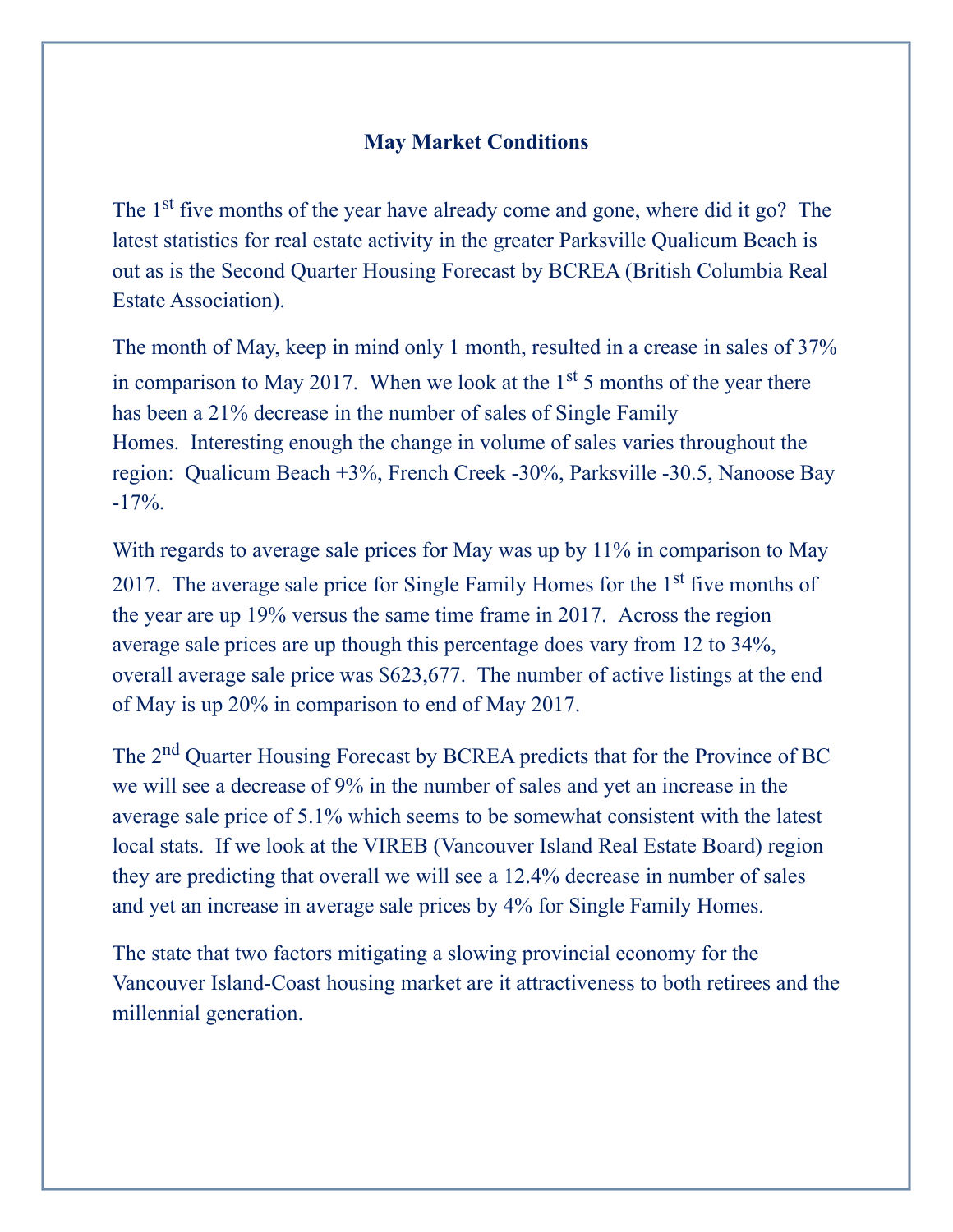If you would like to discuss your particular situation or would like additional details for your specific region or style of housing contact TeamW and we would be pleased assist.

### *Make it a Great Day!*



Rudi & Trish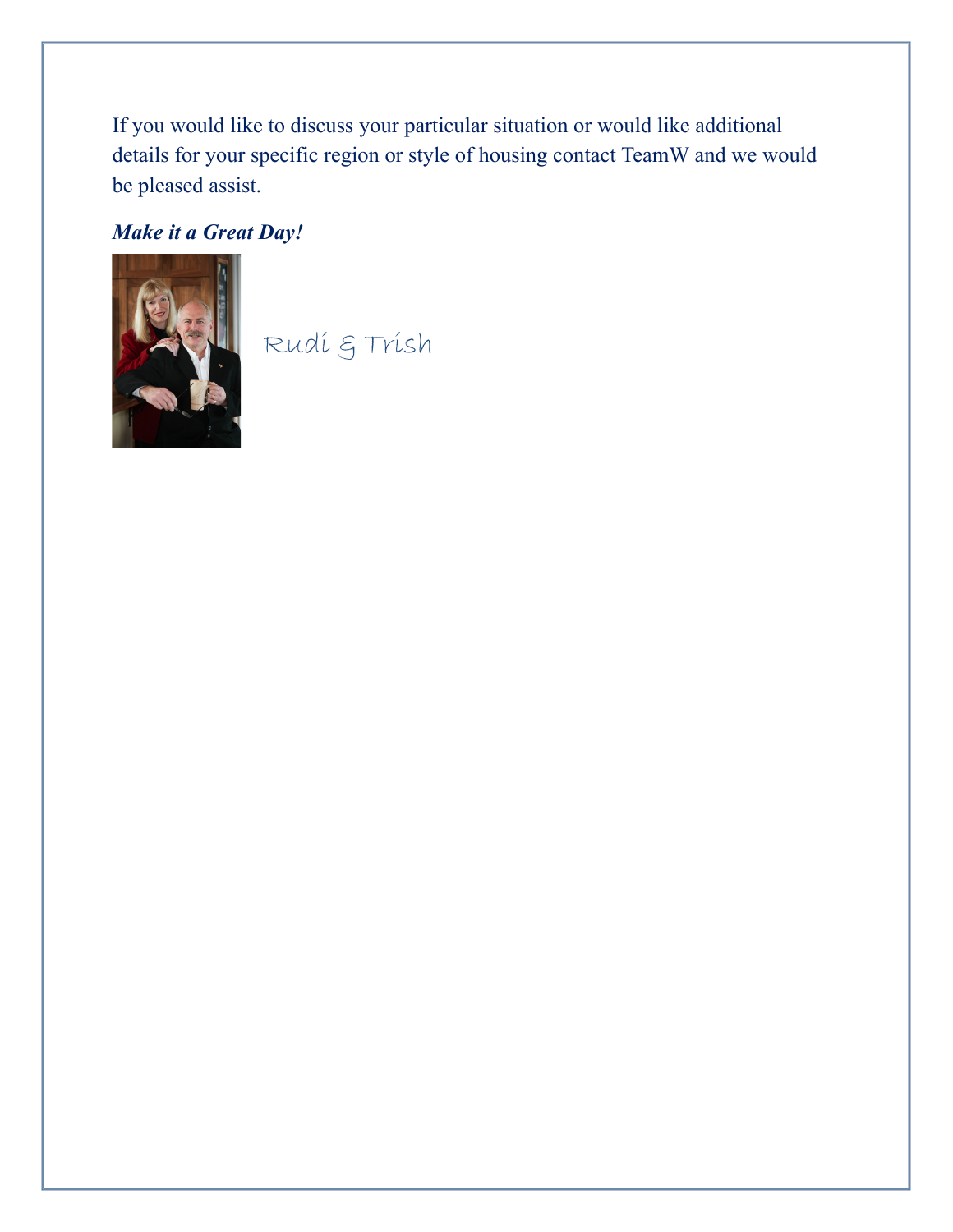# **Parksville / Qualicum**

# **as at May 31, 2018**





NOTE: Figures are based on a "rolling total" from the past 12 months – i.e. 12 months to date instead of the calendar "year to date".



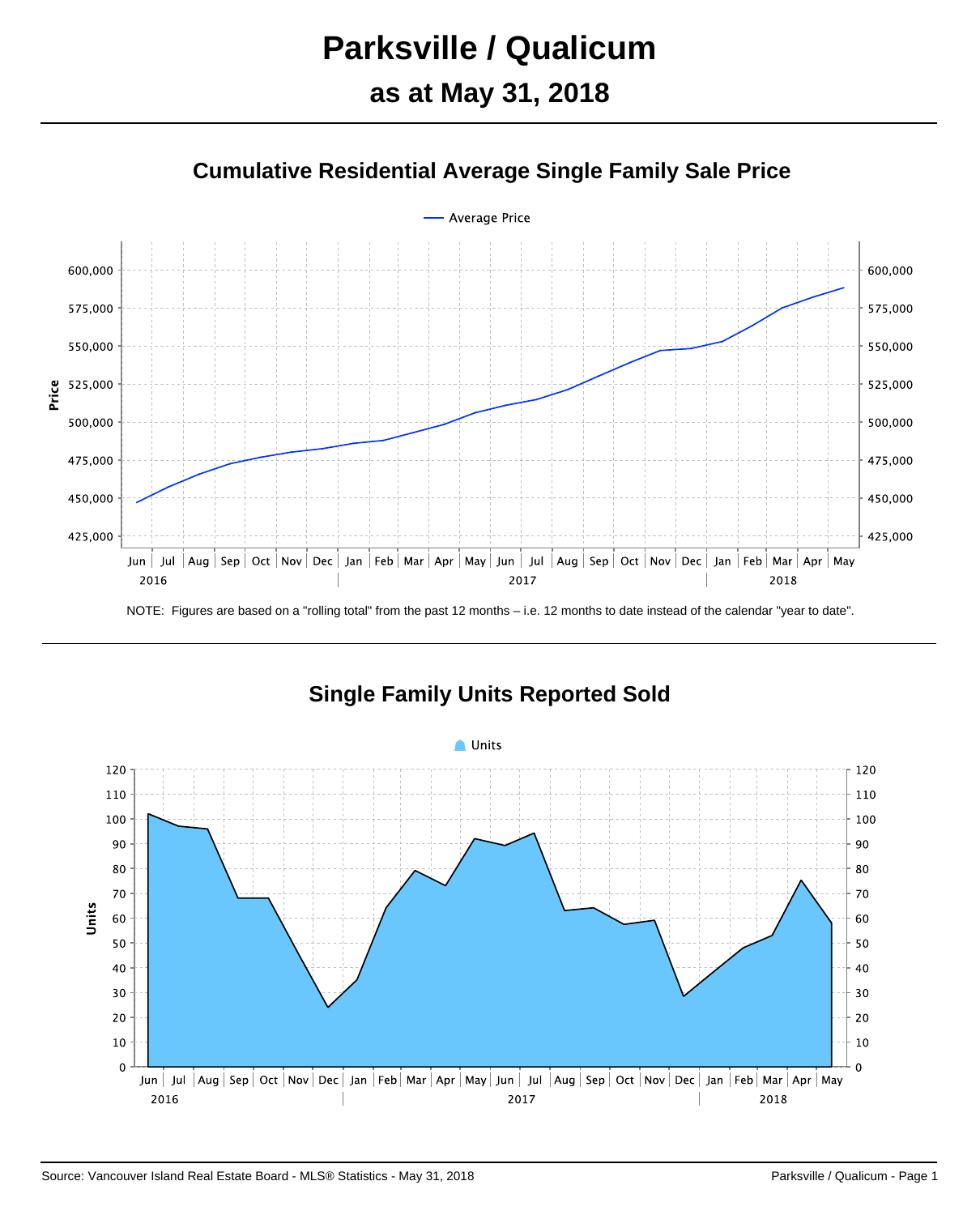## **Comparative Activity by Property Type**

|                                        |              | <b>Current Month</b> |          | 12 Months to Date |               |          |  |  |  |  |
|----------------------------------------|--------------|----------------------|----------|-------------------|---------------|----------|--|--|--|--|
|                                        | This Year    | Last Year            | % Change | This Year         | Last Year     | % Change |  |  |  |  |
| Lots                                   |              |                      |          |                   |               |          |  |  |  |  |
| <b>Units Listed</b>                    | 10           | 10                   | 0%       | 66                | 76            | $-13%$   |  |  |  |  |
| <b>Units Reported Sold</b>             | 4            | 4                    | 0%       | 36                | 59            | $-39%$   |  |  |  |  |
| Sell/List Ratio                        | 40%          | 40%                  |          | 55%               | 78%           |          |  |  |  |  |
| <b>Reported Sales Dollars</b>          | \$753,575    | \$694,000            | 9%       | \$8,889,375       | \$13,983,700  | $-36%$   |  |  |  |  |
| Average Sell Price / Unit              | \$188,394    | \$173,500            | 9%       | \$246,927         | \$237,012     | 4%       |  |  |  |  |
| <b>Median Sell Price</b>               | \$221,000    |                      |          | \$230,000         |               |          |  |  |  |  |
| Sell Price / List Price                | 95%          | 96%                  |          | 96%               | 96%           |          |  |  |  |  |
| Days to Sell                           | 22           | 59                   | $-62%$   | 42                | 84            | $-50%$   |  |  |  |  |
| <b>Active Listings</b>                 | 18           | 20                   |          |                   |               |          |  |  |  |  |
| <b>Single Family</b>                   |              |                      |          |                   |               |          |  |  |  |  |
| <b>Units Listed</b>                    | 118          | 124                  | $-5%$    | 1,018             | 1,037         | $-2%$    |  |  |  |  |
| <b>Units Reported Sold</b>             | 58           | 92                   | $-37%$   | 726               | 844           | $-14%$   |  |  |  |  |
| Sell/List Ratio                        | 49%          | 74%                  |          | 71%               | 81%           |          |  |  |  |  |
| <b>Reported Sales Dollars</b>          | \$35,185,167 | \$50,480,068         | $-30%$   | \$427,135,587     | \$427,122,104 | 0%       |  |  |  |  |
| Average Sell Price / Unit              | \$606,641    | \$548,696            | 11%      | \$588,341         | \$506,069     | 16%      |  |  |  |  |
| <b>Median Sell Price</b>               | \$610,000    |                      |          | \$544,900         |               |          |  |  |  |  |
| Sell Price / List Price                | 98%          | 99%                  |          | 98%               | 100%          |          |  |  |  |  |
|                                        | 20           | 32                   | $-38%$   | 25                | 28            | $-11%$   |  |  |  |  |
| Days to Sell<br><b>Active Listings</b> | 165          | 138                  |          |                   |               |          |  |  |  |  |
|                                        |              |                      |          |                   |               |          |  |  |  |  |
| <b>Condos (Apt)</b>                    |              |                      |          |                   |               |          |  |  |  |  |
| <b>Units Listed</b>                    | 17           | 15                   | 13%      | 182               | 187           | $-3%$    |  |  |  |  |
| <b>Units Reported Sold</b>             | 12           | 11                   | 9%       | 113               | 134           | $-16%$   |  |  |  |  |
| Sell/List Ratio                        | 71%          | 73%                  |          | 62%               | 72%           |          |  |  |  |  |
| <b>Reported Sales Dollars</b>          | \$3,834,800  | \$3,107,900          | 23%      | \$30,419,900      | \$32,263,010  | $-6%$    |  |  |  |  |
| Average Sell Price / Unit              | \$319,567    | \$282,536            | 13%      | \$269,203         | \$240,769     | 12%      |  |  |  |  |
| <b>Median Sell Price</b>               | \$330,000    |                      |          | \$245,000         |               |          |  |  |  |  |
| Sell Price / List Price                | 97%          | 94%                  |          | 95%               | 95%           |          |  |  |  |  |
| Days to Sell                           | 22           | 45                   | $-52%$   | 57                | 50            | 14%      |  |  |  |  |
| <b>Active Listings</b>                 | 63           | 56                   |          |                   |               |          |  |  |  |  |
| <b>Condos (Patio)</b>                  |              |                      |          |                   |               |          |  |  |  |  |
| <b>Units Listed</b>                    | 12           | 13                   | $-8%$    | 146               | 128           | 14%      |  |  |  |  |
| <b>Units Reported Sold</b>             | 13           | 20                   | $-35%$   | 115               | 116           | $-1%$    |  |  |  |  |
| Sell/List Ratio                        | 108%         | 154%                 |          | 79%               | 91%           |          |  |  |  |  |
| <b>Reported Sales Dollars</b>          | \$6,382,500  | \$7,588,900          | $-16%$   | \$49,472,178      | \$38,894,800  | 27%      |  |  |  |  |
| Average Sell Price / Unit              | \$490,962    | \$379,445            | 29%      | \$430,193         | \$335,300     | 28%      |  |  |  |  |
| <b>Median Sell Price</b>               | \$470,000    |                      |          | \$420,000         |               |          |  |  |  |  |
| Sell Price / List Price                | 98%          | 100%                 |          | 98%               | 99%           |          |  |  |  |  |
| Days to Sell                           | 25           | 12                   | 117%     | 18                | 21            | $-11%$   |  |  |  |  |
| <b>Active Listings</b>                 | 18           | $\overline{7}$       |          |                   |               |          |  |  |  |  |
| <b>Condos (Twnhse)</b>                 |              |                      |          |                   |               |          |  |  |  |  |
| <b>Units Listed</b>                    | 13           | 10                   | 30%      | 79                | 95            | $-17%$   |  |  |  |  |
| <b>Units Reported Sold</b>             | 9            | 14                   | $-36%$   | 64                | 80            | $-20%$   |  |  |  |  |
| Sell/List Ratio                        | 69%          | 140%                 |          | 81%               | 84%           |          |  |  |  |  |
| <b>Reported Sales Dollars</b>          | \$4,815,800  | \$5,728,400          | $-16%$   | \$29,872,805      | \$28,854,400  | 4%       |  |  |  |  |
| Average Sell Price / Unit              | \$535,089    | \$409,171            | 31%      | \$466,763         | \$360,680     | 29%      |  |  |  |  |
| <b>Median Sell Price</b>               | \$538,000    |                      |          | \$465,000         |               |          |  |  |  |  |
| Sell Price / List Price                | 101%         | 98%                  |          | 98%               | 98%           |          |  |  |  |  |
| Days to Sell                           | 19           | 28                   | $-32%$   | 29                | 33            | $-14%$   |  |  |  |  |
| <b>Active Listings</b>                 | 21           | 16                   |          |                   |               |          |  |  |  |  |

**PLEASE NOTE: SINGLE FAMILY** property does NOT INCLUDE acreage with house, condominiums, duplex/triplex, mobile homes/on pad, single family waterfront or single family strata. **LOTS** do NOT INCLUDE acreage or waterfront acreage.